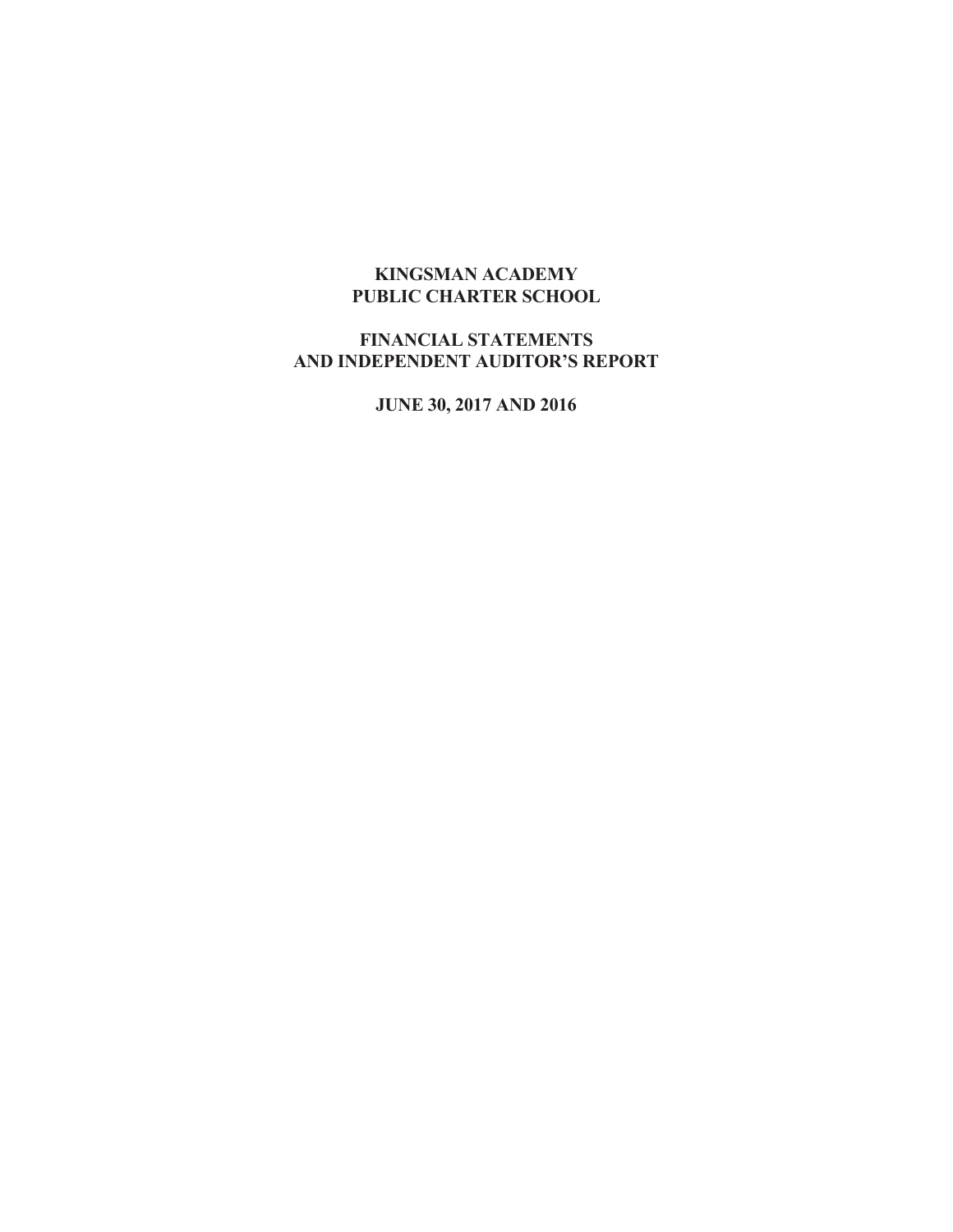# **TABLE OF CONTENTS**

|                                                                                                                                                               | Page No.       |
|---------------------------------------------------------------------------------------------------------------------------------------------------------------|----------------|
| <b>INDEPENDENT AUDITOR'S REPORT</b>                                                                                                                           | $1 - 2$        |
| <b>FINANCIAL STATEMENTS</b>                                                                                                                                   |                |
| <b>Statements of Financial Position</b>                                                                                                                       | 3              |
| <b>Statements of Activities</b>                                                                                                                               | $\overline{4}$ |
| Statement of Functional Expenses, Year Ended June 30, 2017                                                                                                    | 5              |
| Statement of Functional Expenses, Year Ended June 30, 2016                                                                                                    | 6              |
| <b>Statements of Cash Flows</b>                                                                                                                               | $\overline{7}$ |
| Notes to the Financial Statements                                                                                                                             | $8 - 15$       |
| <b>SUPPLEMENTAL INFORMATION</b>                                                                                                                               |                |
| Independent Auditor's Report on Internal Control over<br>Financial Reporting and on Compliance and Other<br>Matters Based on an Audit of Financial Statements |                |
| Performed in Accordance with Government Auditing Standards                                                                                                    | $16 - 17$      |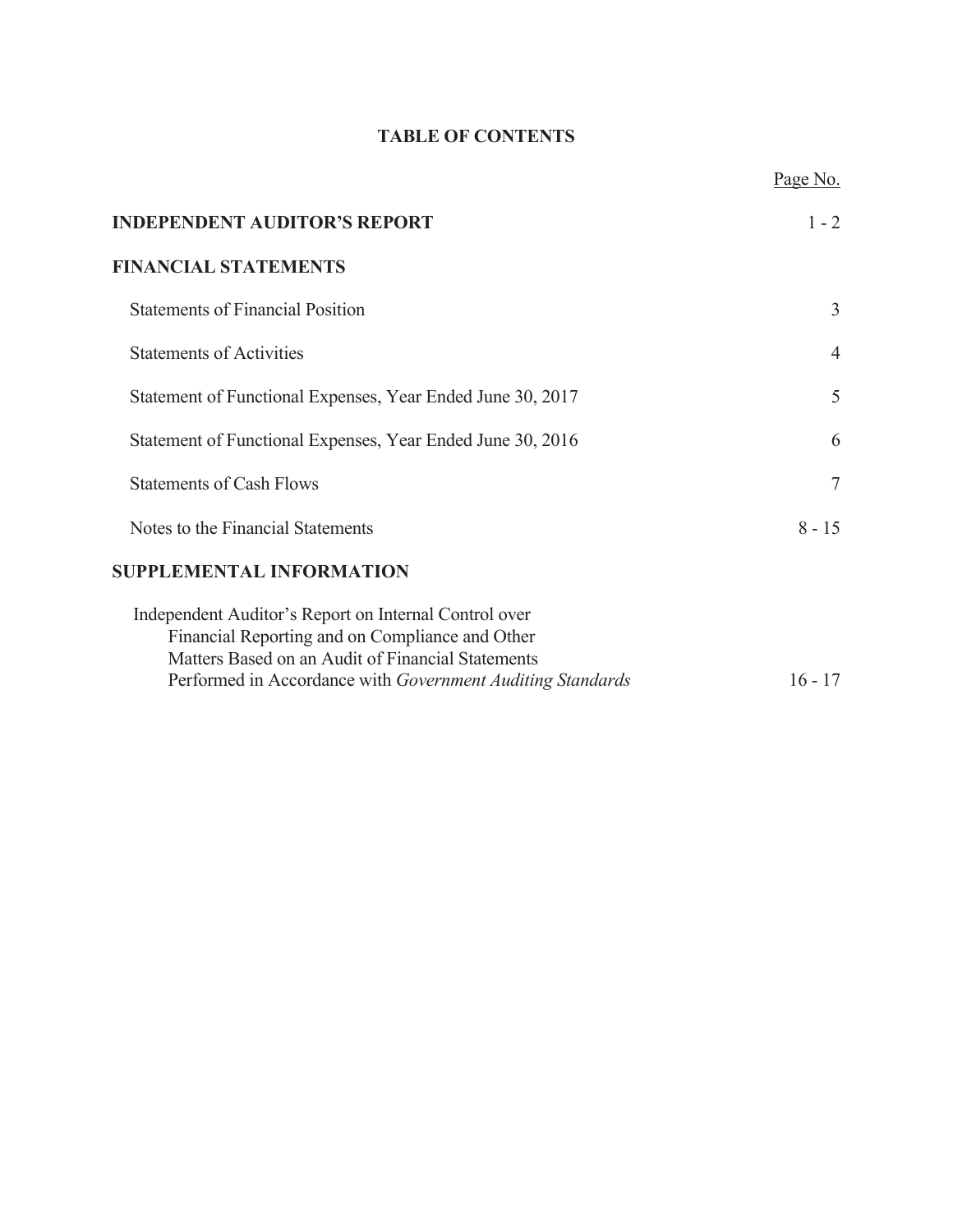

1730 Rhode Island Avenue, NW Suite 800 Washington, DC 20036 (202) 296-3306 Fax: (202) 296-0059

## Independent Auditor's Report

To the Board of Trustees of Kingsman Academy Public Charter School Washington, DC

We have audited the accompanying financial statements of Kingsman Academy Public Charter School (a nonprofit organization), which comprise the statements of financial position as of June 30, 2017 and 2016, and the related statements of activities, functional expenses and cash flows for the years then ended, and the related notes to the financial statements.

# **Management's Responsibility for the Financial Statements**

Management is responsible for the preparation and fair presentation of these financial statements in accordance with accounting principles generally accepted in the United States of America; this includes the design, implementation, and maintenance of internal control relevant to the preparation and fair presentation of financial statements that are free from material misstatement, whether due to fraud or error.

# **Auditor's Responsibility**

Our responsibility is to express an opinion on these financial statements based on our audits. We conducted our audits in accordance with auditing standards generally accepted in the United States of America and the standards applicable to financial audits contained in *Government Auditing Standards*, issued by the Comptroller General of the United States. Those standards require that we plan and perform the audit to obtain reasonable assurance about whether the financial statements are free from material misstatement.

An audit involves performing procedures to obtain audit evidence about the amounts and disclosures in the financial statements. The procedures selected depend on the auditor's judgment, including the assessment of the risks of material misstatement of the financial statements, whether due to fraud or error. In making those risk assessments, the auditor considers internal control relevant to the entity's preparation and fair presentation of the financial statements in order to design audit procedures that are appropriate in the circumstances, but not for the purpose of expressing an opinion on the effectiveness of the entity's internal control. Accordingly, we express no such opinion. An audit also includes evaluating the appropriateness of accounting policies used and the reasonableness of significant accounting estimates made by management, as well as evaluating the overall presentation of the financial statements.

We believe that the audit evidence we have obtained is sufficient and appropriate to provide a basis for our audit opinion.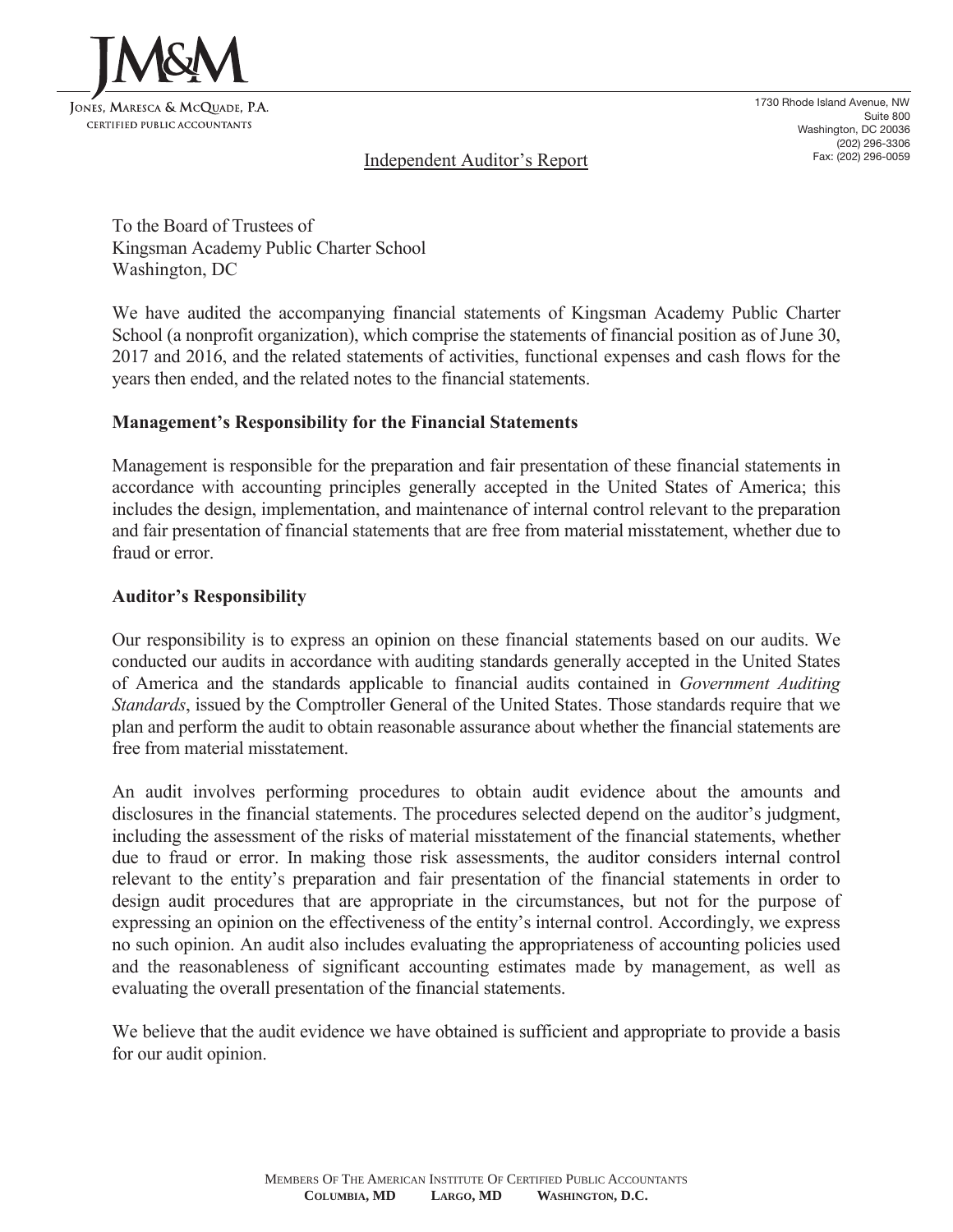Kingsman Academy Public Charter School Independent Auditor's Report Page 2

# **Opinion**

In our opinion, the financial statements referred to above present fairly, in all material respects, the financial position of Kingsman Academy Public Charter School as of June 30, 2017 and 2016, and the changes in its net assets and its cash flows for the years then ended in accordance with accounting principles generally accepted in the United States of America.

# **Other Reporting Required by** *Government Auditing Standards*

In accordance with *Government Auditing Standards*, we have also issued our report dated October 27, 2017, on our consideration of Kingsman Academy Public Charter School's internal control over financial reporting and on our tests of its compliance with certain provisions of laws, regulations, contracts, and grant agreements and other matters. The purpose of that report is to describe the scope of our testing of internal control over financial reporting and compliance and the results of that testing, and not to provide an opinion on internal control over financial reporting or on compliance. That report is an integral part of an audit performed in accordance with *Government Auditing Standards* in considering the Kingsman Academy Public Charter School's internal control over financial reporting and compliance.

Jame Marca & Ma Quade PA

Washington, DC October 27, 2017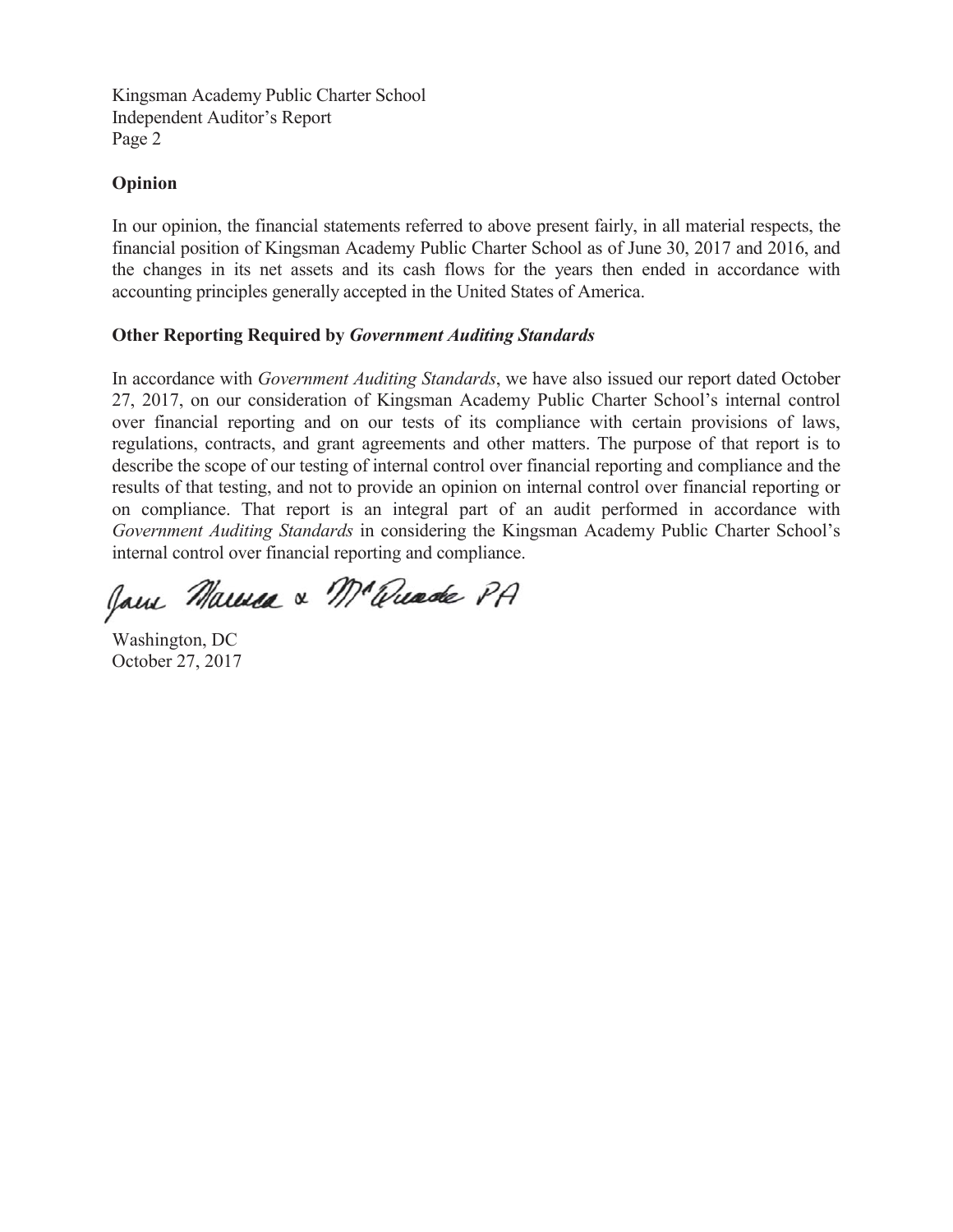## **KINGSMAN ACADEMY PUBLIC CHARTER SCHOOL STATEMENTS OF FINANCIAL POSITION JUNE 30, 2017 AND 2016**

|                                                         |                                   | 2017       |              | 2016       |
|---------------------------------------------------------|-----------------------------------|------------|--------------|------------|
|                                                         | <b>ASSETS</b>                     |            |              |            |
| <b>CURRENT ASSETS</b>                                   |                                   |            |              |            |
| Cash and cash equivalents                               | \$                                | 1,358,448  | \$           | 1,341,723  |
| Cash and cash equivalents restricted by debt agreements |                                   | 321,808    |              | 320,794    |
| Grants and accounts receivable                          |                                   | 240,737    |              | 223,442    |
| Prepaid expenses                                        |                                   | 17,927     |              | 28,988     |
| <b>Total Current Assets</b>                             |                                   | 1,938,920  |              | 1,914,947  |
| <b>OTHER ASSETS</b>                                     |                                   |            |              |            |
| Property and equipment, net                             |                                   | 9,471,316  |              | 9,705,422  |
| Deposits                                                |                                   | 40,000     |              |            |
| <b>Total Other Assets</b>                               |                                   | 9,511,316  |              | 9,705,422  |
| <b>TOTAL ASSETS</b>                                     | \$                                | 11,450,236 | $\mathbb{S}$ | 11,620,369 |
|                                                         | <b>LIABILITIES AND NET ASSETS</b> |            |              |            |
| <b>CURRENT LIABILITIES</b>                              |                                   |            |              |            |
| Accounts payable                                        | \$                                | 134,959    | $\mathbb{S}$ | 273,499    |
| Accrued salaries and related expenses                   |                                   | 259,331    |              | 399,162    |
| Accrued interest                                        |                                   | 36,458     |              | 37,798     |
| Capital lease obligation, current portion               |                                   | 15,449     |              | 14,697     |
| Current portion of OPSCFS loan                          |                                   | 46,546     |              | 44,509     |
| Current portion of Series 2011 bonds                    |                                   | 314,267    |              | 301,798    |
| <b>Total Current Liabilities</b>                        |                                   | 807,010    |              | 1,071,463  |
| <b>NON-CURRENT LIABILITIES</b>                          |                                   |            |              |            |
| Capital lease obligation, net of current portion        |                                   | 17,629     |              | 33,078     |
| OPSCFS loan, net of current portion                     |                                   | 777,180    |              | 823,726    |
| Series 2011 bonds, net                                  |                                   | 8,566,051  |              | 8,869,825  |
| Unearned revenue                                        |                                   | 59,065     |              |            |
| <b>Total Non-Current Liabilities</b>                    |                                   | 9,419,925  |              | 9,726,629  |
| <b>TOTAL LIABILITIES</b>                                |                                   | 10,226,935 |              | 10,798,092 |
| <b>NET ASSETS</b>                                       |                                   |            |              |            |
| Unrestricted                                            |                                   | 1,223,301  |              | 822,277    |
| <b>TOTAL LIABILITIES AND NET ASSETS</b>                 | \$                                | 11,450,236 | $\mathbb{S}$ | 11,620,369 |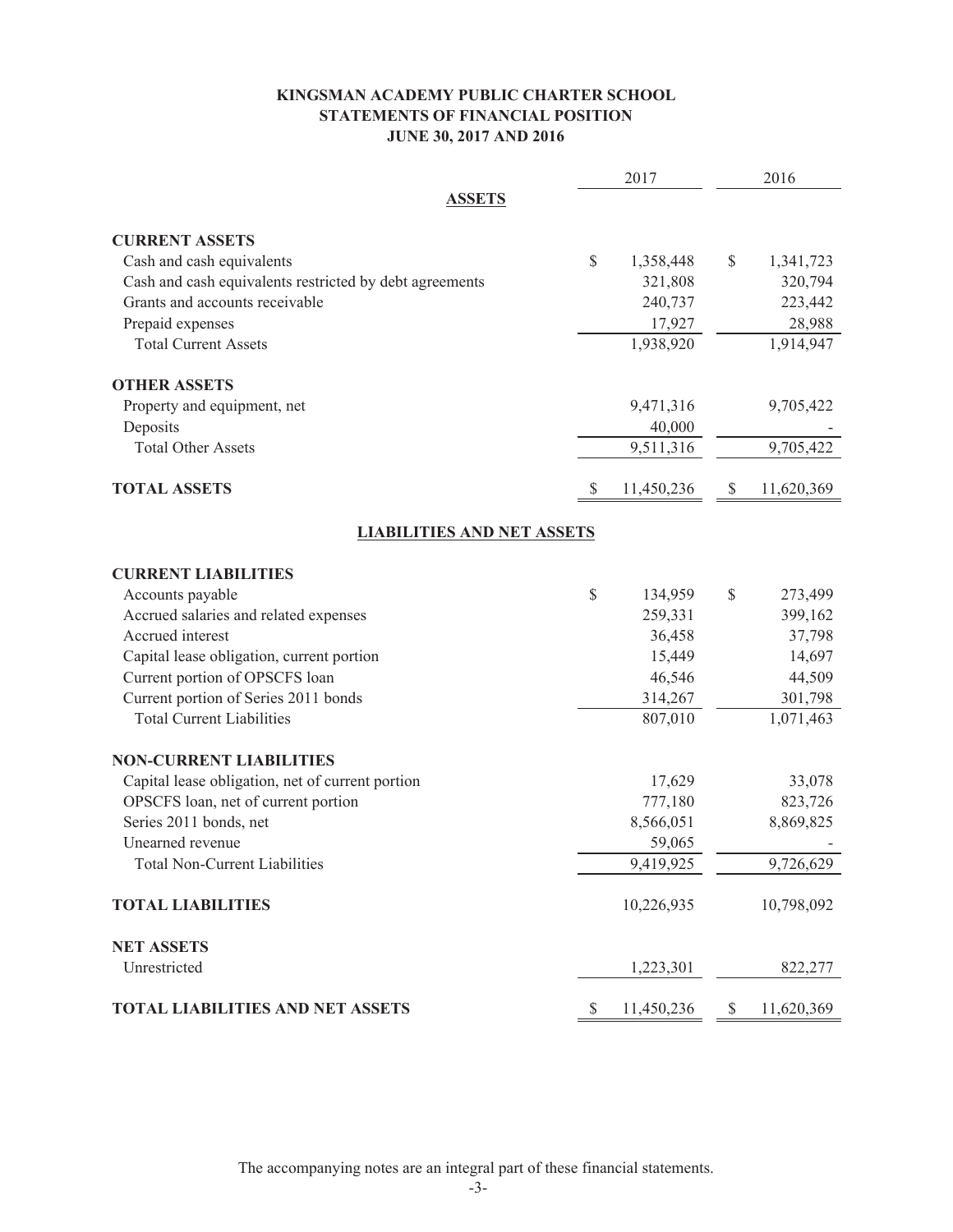# **KINGSMAN ACADEMY PUBLIC CHARTER SCHOOL STATEMENTS OF ACTIVITIES YEARS ENDED JUNE 30, 2017 AND 2016**

|                                  | 2017         |           |              | 2016      |  |
|----------------------------------|--------------|-----------|--------------|-----------|--|
| <b>UNRESTRICTED</b>              |              |           |              |           |  |
| <b>REVENUE AND SUPPORT</b>       |              |           |              |           |  |
| Per pupil appropriations         | $\mathbb{S}$ | 5,761,563 | $\mathbb{S}$ | 6,991,694 |  |
| Per pupil facilities allowance   |              | 674,785   |              | 793,496   |  |
| Federal entitlements and grants  |              | 495,696   |              | 869,193   |  |
| Other public grants              |              | 14,255    |              | 17,765    |  |
| Contributions                    |              | 7,758     |              | 12,646    |  |
| Public sales                     |              | 680       |              | 3,669     |  |
| Other income                     |              | 34,821    |              | 31,805    |  |
| Interest income                  |              | 1,702     |              | 1,407     |  |
| <b>Total Revenue and Support</b> |              | 6,991,260 |              | 8,721,675 |  |
| <b>EXPENSES</b>                  |              |           |              |           |  |
| Educational programs             |              | 6,111,612 |              | 7,307,112 |  |
| Management and general           |              | 478,624   |              | 590,973   |  |
| <b>Total Expenses</b>            |              | 6,590,236 |              | 7,898,085 |  |
| <b>CHANGE IN NET ASSETS</b>      |              | 401,024   |              | 823,590   |  |
| NET ASSETS, beginning of year    |              | 822,277   |              | (1,313)   |  |
| NET ASSETS, end of year          |              | 1,223,301 |              | 822,277   |  |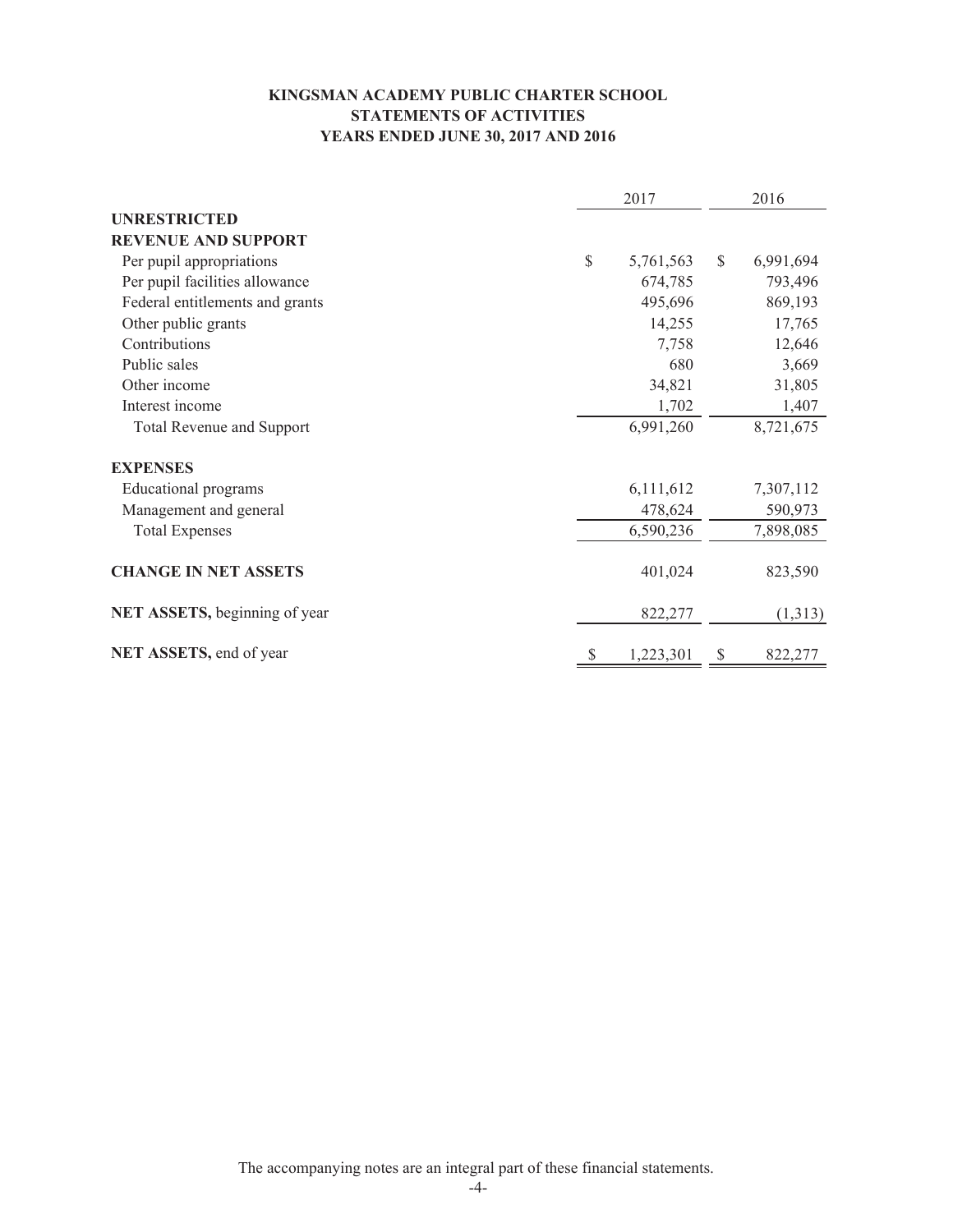## **KINGSMAN ACADEMY PUBLIC CHARTER SCHOOL STATEMENT OF FUNCTIONAL EXPENSES YEAR ENDED JUNE 30, 2017**

|                                        | Educational |           | Management  |         |              |           |
|----------------------------------------|-------------|-----------|-------------|---------|--------------|-----------|
|                                        |             | Programs  | and General |         | Total        |           |
|                                        |             |           |             |         |              |           |
| PERSONNEL, SALARIES AND BENEFITS       |             |           |             |         |              |           |
| Salaries                               | \$          | 3,194,006 | \$          | 277,740 | $\mathbb{S}$ | 3,471,746 |
| Employee benefits                      |             | 327,333   |             | 28,464  |              | 355,797   |
| Payroll taxes                          |             | 250,833   |             | 21,812  |              | 272,645   |
| Professional development               |             | 25,874    |             | 2,250   |              | 28,124    |
| Total Personnel, Salaries and Benefits |             | 3,798,046 |             | 330,266 |              | 4,128,312 |
| <b>DIRECT STUDENT COSTS</b>            |             |           |             |         |              |           |
| Supplies and materials                 |             | 94,009    |             |         |              | 94,009    |
| Contracted instruction fees            |             | 188,876   |             |         |              | 188,876   |
| Textbooks                              |             | 22,280    |             |         |              | 22,280    |
| Food service/catering                  |             | 43,606    |             |         |              | 43,606    |
| Transportation                         |             | 164,221   |             |         |              | 164,221   |
| Student assessments                    |             | 5,620     |             |         |              | 5,620     |
| Other student costs                    |             | 88,859    |             |         |              | 88,859    |
| <b>Total Direct Student Costs</b>      |             | 607,471   |             |         |              | 607,471   |
| <b>OCCUPANCY EXPENSES</b>              |             |           |             |         |              |           |
| Rent                                   |             | 1,817     |             | 158     |              | 1,975     |
| Utilities                              |             | 148,108   |             | 12,879  |              | 160,987   |
| Maintenance and repairs                |             | 70,340    |             | 6,117   |              | 76,457    |
| Janitorial services                    |             | 4,043     |             | 352     |              | 4,395     |
| Contracted building services           |             | 118,057   |             | 10,266  |              | 128,323   |
| <b>Total Occupancy Expenses</b>        |             | 342,365   |             | 29,772  |              | 372,137   |
| <b>OFFICE EXPENSES</b>                 |             |           |             |         |              |           |
| Office supplies and materials          |             | 20,615    |             | 1,793   |              | 22,408    |
| Computer support                       |             | 87,540    |             | 7,612   |              | 95,152    |
| Telecommunications                     |             | 64,385    |             | 5,599   |              | 69,984    |
| Professional fees                      |             | 328,963   |             | 28,606  |              | 357,569   |
| Dues and subscriptions                 |             | 22,913    |             | 1,992   |              | 24,905    |
| Postage and shipping                   |             | 1,320     |             | 115     |              | 1,435     |
| <b>Total Office Expenses</b>           |             | 525,736   |             | 45,717  |              | 571,453   |
| <b>GENERAL EXPENSES</b>                |             |           |             |         |              |           |
| Insurance                              |             | 53,105    |             | 4,618   |              | 57,723    |
| Interest                               |             | 390,662   |             | 33,971  |              | 424,633   |
| Depreciation and amortization          |             | 312,353   |             | 27,161  |              | 339,514   |
| Authorizer fees                        |             | 63,335    |             | 5,507   |              | 68,842    |
| Other general expense                  |             | 18,539    |             | 1,612   |              | 20,151    |
| <b>Total General Expenses</b>          |             | 837,994   |             | 72,869  |              | 910,863   |
| <b>TOTAL EXPENSES</b>                  | \$          | 6,111,612 | \$          | 478,624 | \$           | 6,590,236 |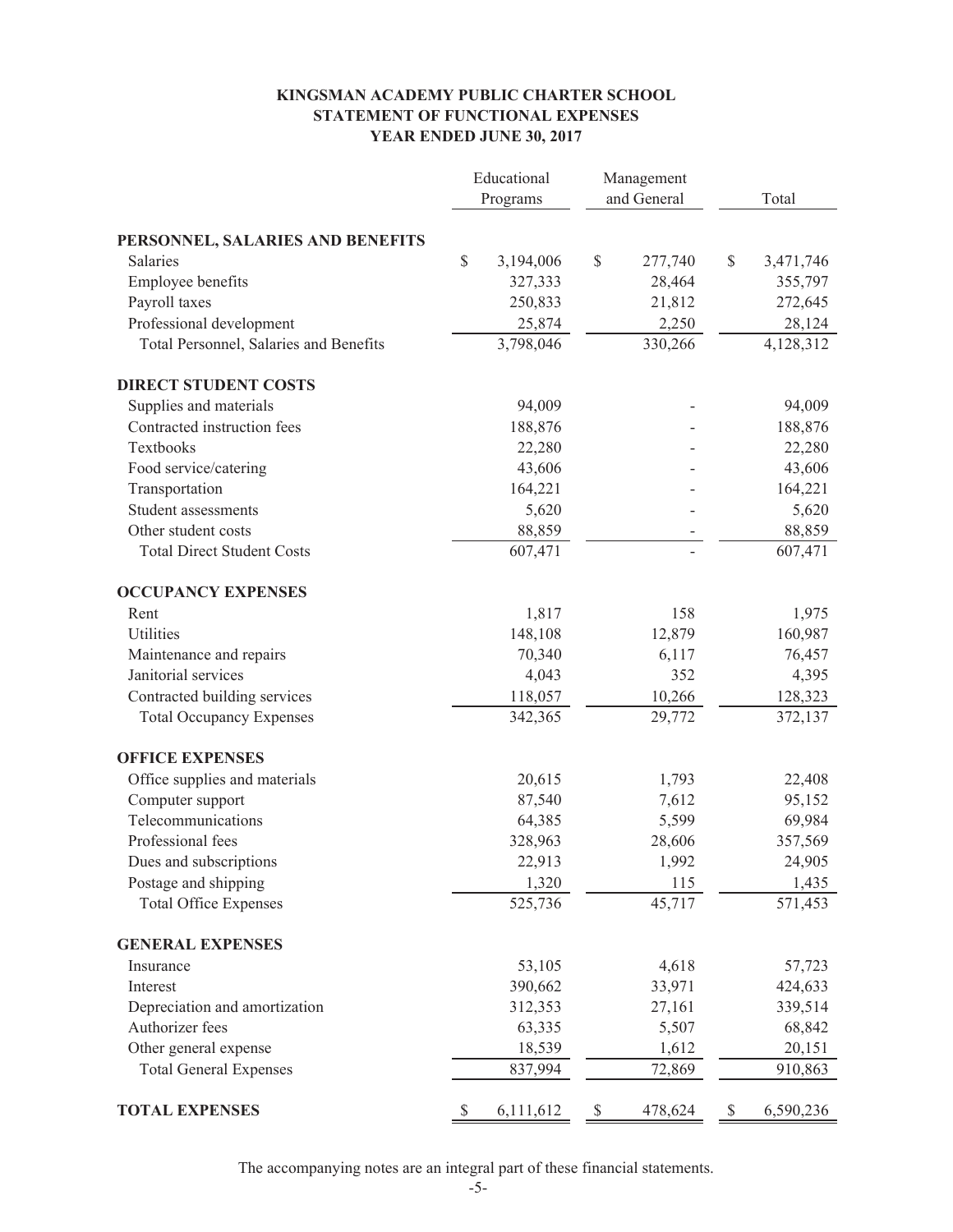## **KINGSMAN ACADEMY PUBLIC CHARTER SCHOOL STATEMENT OF FUNCTIONAL EXPENSES YEAR ENDED JUNE 30, 2016**

|                                        | Educational<br>Programs |           | Management<br>and General                   |         | Total        |           |
|----------------------------------------|-------------------------|-----------|---------------------------------------------|---------|--------------|-----------|
|                                        |                         |           |                                             |         |              |           |
| PERSONNEL, SALARIES AND BENEFITS       |                         |           |                                             |         |              |           |
| Salaries                               | \$                      | 4,145,465 | $\mathbb{S}% _{n}^{X\rightarrow\mathbb{R}}$ | 360,475 | $\mathbb{S}$ | 4,505,940 |
| <b>Employee benefits</b>               |                         | 306,777   |                                             | 26,676  |              | 333,453   |
| Payroll taxes                          |                         | 319,207   |                                             | 27,757  |              | 346,964   |
| Professional development               |                         | 35,328    |                                             | 3,072   |              | 38,400    |
| Total Personnel, Salaries and Benefits |                         | 4,806,777 |                                             | 417,980 |              | 5,224,757 |
| <b>DIRECT STUDENT COSTS</b>            |                         |           |                                             |         |              |           |
| Supplies and materials                 |                         | 54,649    |                                             |         |              | 54,649    |
| Contracted instruction fees            |                         | 260,619   |                                             |         |              | 260,619   |
| Textbooks                              |                         | 8,353     |                                             |         |              | 8,353     |
| Food service/catering                  |                         | 71,160    |                                             |         |              | 71,160    |
| Transportation                         |                         | 80,096    |                                             |         |              | 80,096    |
| Student assessments                    |                         | 10,645    |                                             |         |              | 10,645    |
| Other student costs                    |                         | 79,021    |                                             |         |              | 79,021    |
| <b>Total Direct Student Costs</b>      |                         | 564,543   |                                             |         |              | 564,543   |
| <b>OCCUPANCY EXPENSES</b>              |                         |           |                                             |         |              |           |
| Rent                                   |                         | 59,102    |                                             | 5,139   |              | 64,241    |
| <b>Utilities</b>                       |                         | 135,475   |                                             | 11,780  |              | 147,255   |
| Maintenance and repairs                |                         | 128,418   |                                             | 11,167  |              | 139,585   |
| Janitorial services                    |                         | 9,546     |                                             | 830     |              | 10,376    |
| Contracted building services           |                         | 304,941   |                                             | 26,517  |              | 331,458   |
| <b>Total Occupancy Expenses</b>        |                         | 637,482   |                                             | 55,433  |              | 692,915   |
| <b>OFFICE EXPENSES</b>                 |                         |           |                                             |         |              |           |
| Office supplies and materials          |                         | 32,444    |                                             | 2,821   |              | 35,265    |
| Computer support                       |                         | 90,359    |                                             | 7,857   |              | 98,216    |
| Telecommunications                     |                         | 47,142    |                                             | 4,099   |              | 51,241    |
| Professional fees                      |                         | 295,011   |                                             | 25,653  |              | 320,664   |
| Dues and subscriptions                 |                         | 13,176    |                                             | 1,146   |              | 14,322    |
| Postage and shipping                   |                         | 1,668     |                                             | 145     |              | 1,813     |
| <b>Total Office Expenses</b>           |                         | 479,800   |                                             | 41,721  |              | 521,521   |
| <b>GENERAL EXPENSES</b>                |                         |           |                                             |         |              |           |
| Insurance                              |                         | 47,519    |                                             | 4,132   |              | 51,651    |
| Interest                               |                         | 401,248   |                                             | 34,891  |              | 436,139   |
| Depreciation and amortization          |                         | 259,573   |                                             | 22,572  |              | 282,145   |
| Authorizer fees                        |                         | 80,226    |                                             | 6,976   |              | 87,202    |
| Bad debt expenses                      |                         |           |                                             | 4,664   |              | 4,664     |
| Other general expense                  |                         | 29,944    |                                             | 2,604   |              | 32,548    |
| <b>Total General Expenses</b>          |                         | 818,510   |                                             | 75,839  |              | 894,349   |
| <b>TOTAL EXPENSES</b>                  | \$                      | 7,307,112 | $\mathbb{S}% _{n}^{X\rightarrow\mathbb{R}}$ | 590,973 | \$           | 7,898,085 |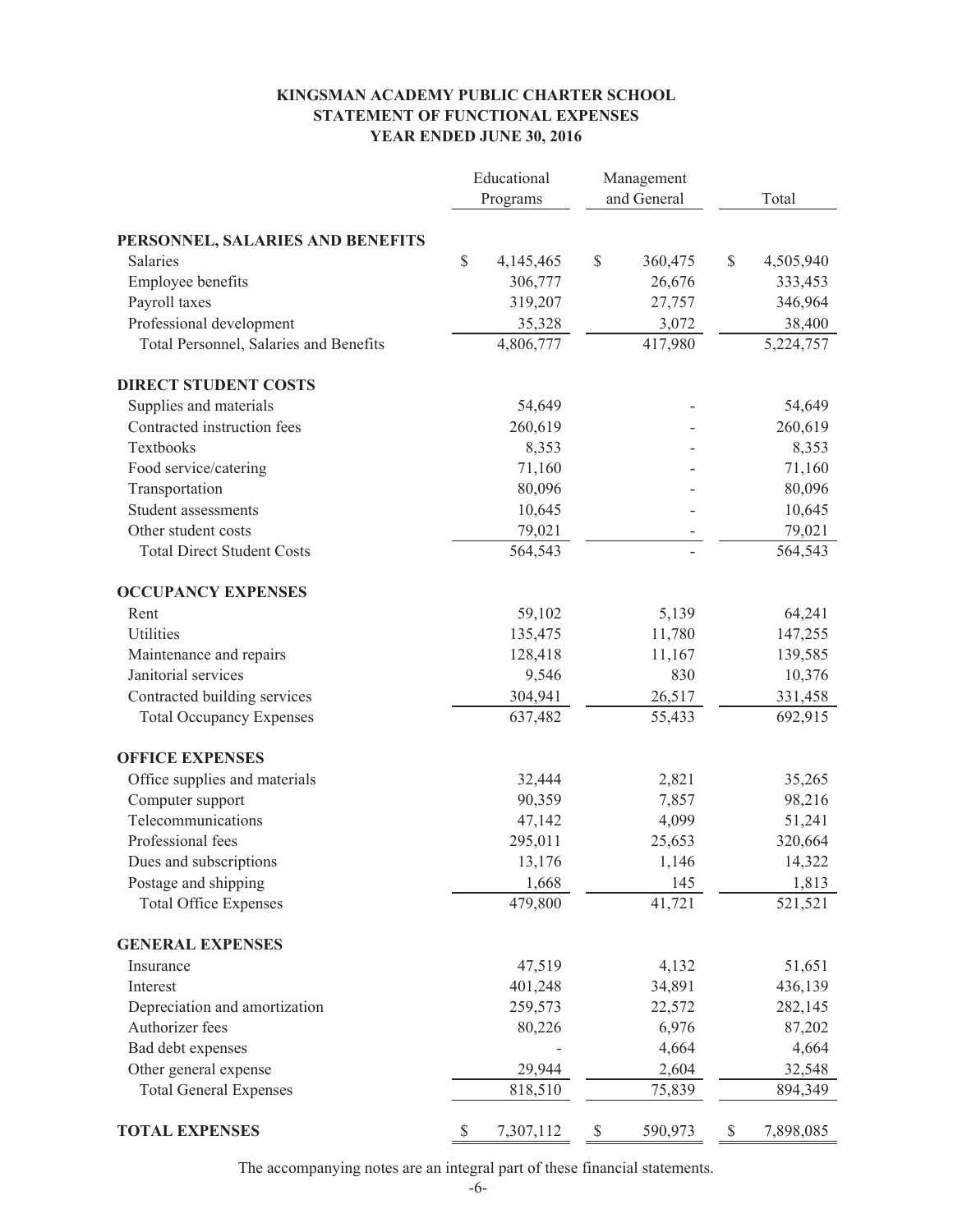# **KINGSMAN ACADEMY PUBLIC CHARTER SCHOOL STATEMENTS OF CASH FLOWS YEARS ENDED JUNE 30, 2017 AND 2016**

|                                                         | 2017 |            | 2016         |            |
|---------------------------------------------------------|------|------------|--------------|------------|
| <b>CASH FLOWS FROM OPERATING ACTIVITIES</b>             |      |            |              |            |
| Change in net assets                                    | \$   | 401,024    | $\mathbb{S}$ | 823,590    |
| Adjustments to reconcile change in net assets           |      |            |              |            |
| provided by operating activities:                       |      |            |              |            |
| Depreciation and amortization                           |      | 339,514    |              | 282,145    |
| Amortization of debt issuance costs                     |      | 10,492     |              | 9,617      |
| (Increase) decrease in assets:                          |      |            |              |            |
| Cash and cash equivalents restricted by debt agreements |      | (1,014)    |              | (320,794)  |
| Grants and accounts receivable                          |      | (17,295)   |              | (194, 118) |
| Prepaid expenses                                        |      | 11,061     |              | (28,988)   |
| Deposits                                                |      | (40,000)   |              |            |
| (Decrease) increase in liabilities:                     |      |            |              |            |
| Accounts payable                                        |      | (138, 540) |              | 242,862    |
| Accrued salaries and related expenses                   |      | (139, 831) |              | 399,162    |
| Accrued interest                                        |      | (1,340)    |              | 37,798     |
| Unearned revenue                                        |      | 59,065     |              |            |
| Net Cash Provided by Operating Activities               |      | 483,136    |              | 1,251,274  |
| <b>CASH FLOWS FROM INVESTING ACTIVITIES</b>             |      |            |              |            |
| Purchases of property and equipment                     |      | (105, 408) |              | (276, 477) |
| <b>CASH FLOWS FROM FINANCING ACTIVITIES</b>             |      |            |              |            |
| Debt issuance costs incurred                            |      |            |              | (223, 825) |
| Proceeds from OPSCFS loan                               |      |            |              | 900,000    |
| Principal payments on Series 2011 bonds                 |      | (301,797)  |              | (296, 406) |
| Principal payments on OPSCFS loan                       |      | (44, 509)  |              |            |
| Capital lease payments                                  |      | (14,697)   |              | (12, 843)  |
| Net Cash (Used for) Provided by Financing Activities    |      | (361,003)  |              | 366,926    |
| NET CHANGE IN CASH AND CASH EQUIVALENTS                 |      | 16,725     |              | 1,341,723  |
| CASH AND CASH EQUIVALENTS, beginning of year            |      | 1,341,723  |              |            |
| CASH AND CASH EQUIVALENTS, end of year                  | \$   | 1,358,448  | \$           | 1,341,723  |
| SUPPLEMENTAL INFORMATION                                |      |            |              |            |
| Cash paid for interest                                  | \$   | 488,397    | \$           | 388,724    |
| SUPPLEMENTAL DISCLUSRE OF NON-CASH:                     |      |            |              |            |
| Acquisition of capital lease equipment                  |      |            |              | 60,618     |
| Acquisition of property by debt issuance                |      |            |              | 9,650,472  |
|                                                         |      |            |              |            |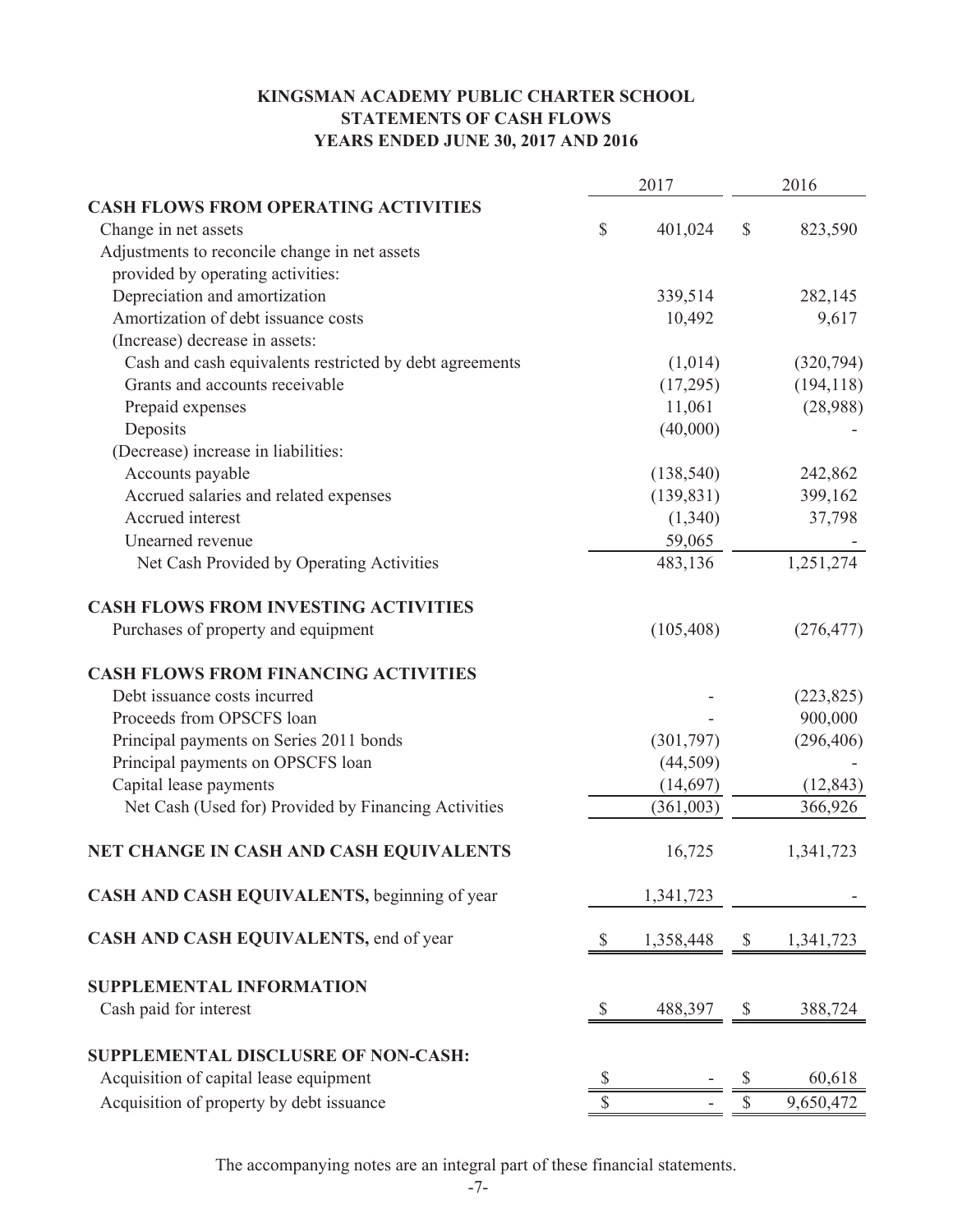# **NOTE A – ORGANIZATION AND PURPOSE**

Kingsman Academy Public Charter School (the "School") was incorporated in March 2015 as a not-for-profit school located in Washington, DC. The School has been approved by the District of Columbia Public Charter School Board to operate a charter school in the District of Columbia. The contract was dated June 29, 2015, and remains in effect for 15 years unless terminated sooner in accordance with contract. The School is an open-enrollment, tuition-free, public school that opened its doors in August 2015. The School serves approximately 250 students in grades six through twelve who may be at risk of dropping out of school. Many of these students are over-age and under-credit for their grade level, have attendance problems, and have behavioral or emotional challenges.

The School's mission is to provide an individualized and rigorous education in a supportive environment to prepare scholars for post-secondary success and responsible citizenship. The School offers individualized instruction and additional resources for all students, rich special education services, a strong multi-tiered system of support, a school-wide positive behavioral intervention and support, and numerous co-curricular and extracurricular programs.

# **NOTE B – SUMMARY OF SIGNIFICANT ACCOUNTING POLICIES**

# Basis of Accounting

The School's financial statements are prepared on the accrual basis of accounting. Therefore, revenue and related assets are recognized when earned and expenses and related liabilities are recognized as the obligations are incurred.

## Basis of Presentation

Financial statement presentation follows Financial Accounting Standards Board ("FASB") Accounting Standards Codification ("ASC") Topic *Not-for-Profit-Entities*. In accordance with the topic, the School is required to report information regarding its financial position and activities according to three classes of net assets. Accordingly, the net assets of the School and changes therein are classified and reported as follows:

*Unrestricted net assets* – Net assets that are not subject to donor-imposed stipulations.

*Temporarily restricted net assets* – Net assets subject to donor-imposed stipulations that may or will be met by either actions of the School and/or the passage of time.

*Permanently restricted net assets –* Net assets subject to donor-imposed stipulations that may be maintained permanently by the School. There were no temporarily or permanently restricted net assets as of June 30, 2017 and 2016.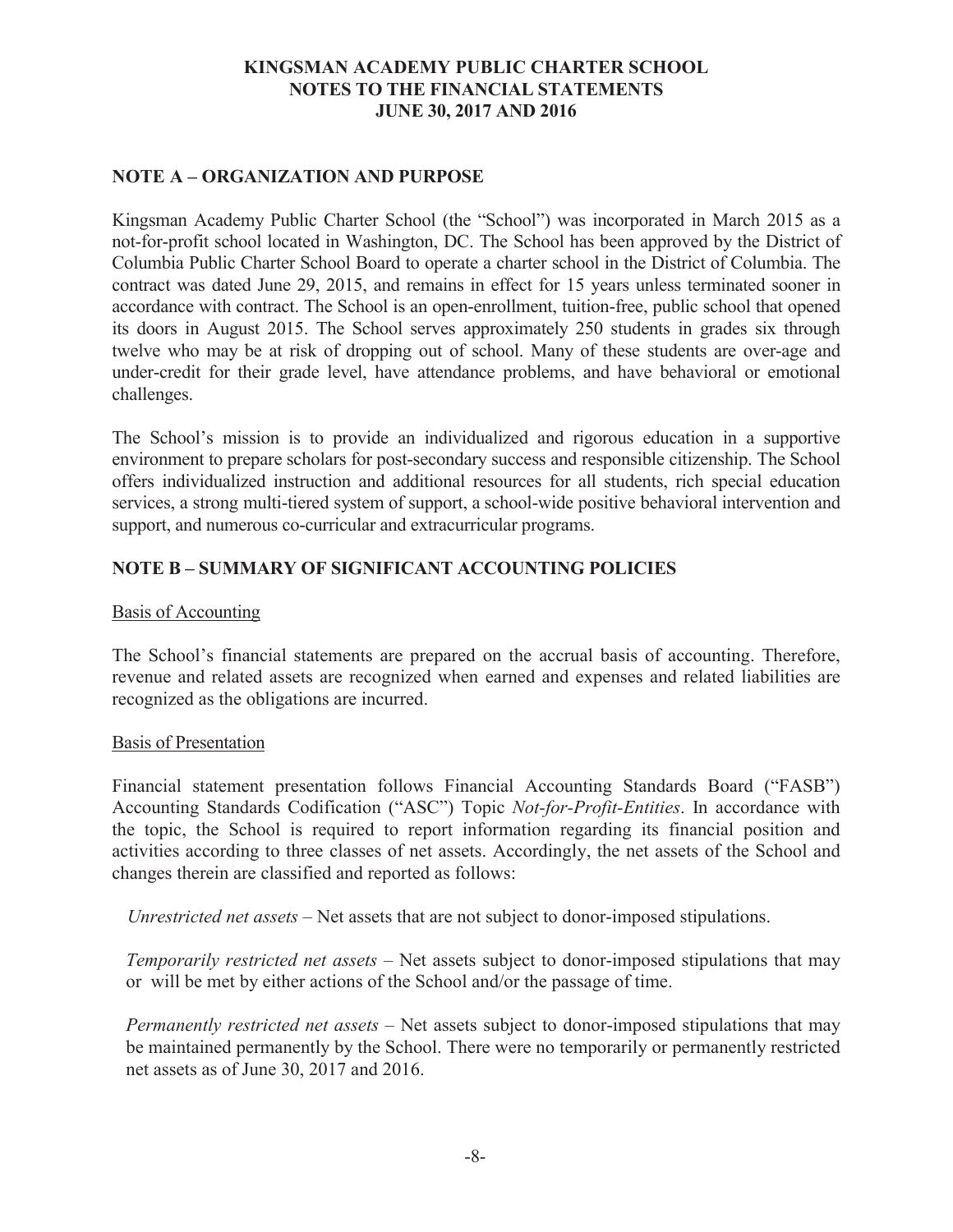(continued)

## **NOTE B – SUMMARY OF SIGNIFICANT ACCOUNT POLICIES** - continued

#### Cash and Cash Equivalents

For purposes of the statement of cash flows, the School considers all highly liquid debt instruments purchased with an original maturity of less than three months and money market funds to be cash equivalents.

### Cash and Cash Equivalents Restricted by Debt Agreements

Cash and cash equivalents restricted by debt agreements are comprised of cash and cash equivalents held by a trustee or the authority to fund the current portion of debt service.

### Grants and Accounts Receivable

The School's grants receivable consist of unsecured amounts due from public funding sources whose ability to pay are subject to appropriations. Accounts receivable are related to program service fees and are recognized as revenue on the accrual basis of accounting at the time the program activity has occurred. Management determines if an allowance for doubtful accounts is necessary based upon review of outstanding receivables, historical collection experience and existing economic conditions. Accounts deemed uncollectible are charged off based on this review. Management believes that all receivables will be collected within one year or less. Therefore, no allowance for doubtful accounts has been established.

### Property and Equipment

Purchases of property and equipment over \$1,000 are capitalized at cost. Donations of property and equipment are recorded as contributions at their estimated fair value. Property and equipment are depreciated using the straight line method over the estimated useful lives of the underlying assets, which range from 3 to 40 years. Building improvements are amortized over the lesser of their useful life or the lease term. When assets are sold or otherwise disposed of, the asset and related accumulated depreciation and amortization are removed from the accounts, and any remaining gain or loss is included in operations. Repairs and maintenance are expensed when incurred.

#### Debt Issuance Costs

Cost incurred in the issuance of debt have been capitalized and are reported on the statements of financial position as a direct deduction from the related debt liability. Debt issuance costs are amortized as interest expense using the straight-line method over the remaining period of the debt, which approximates the effective interest method.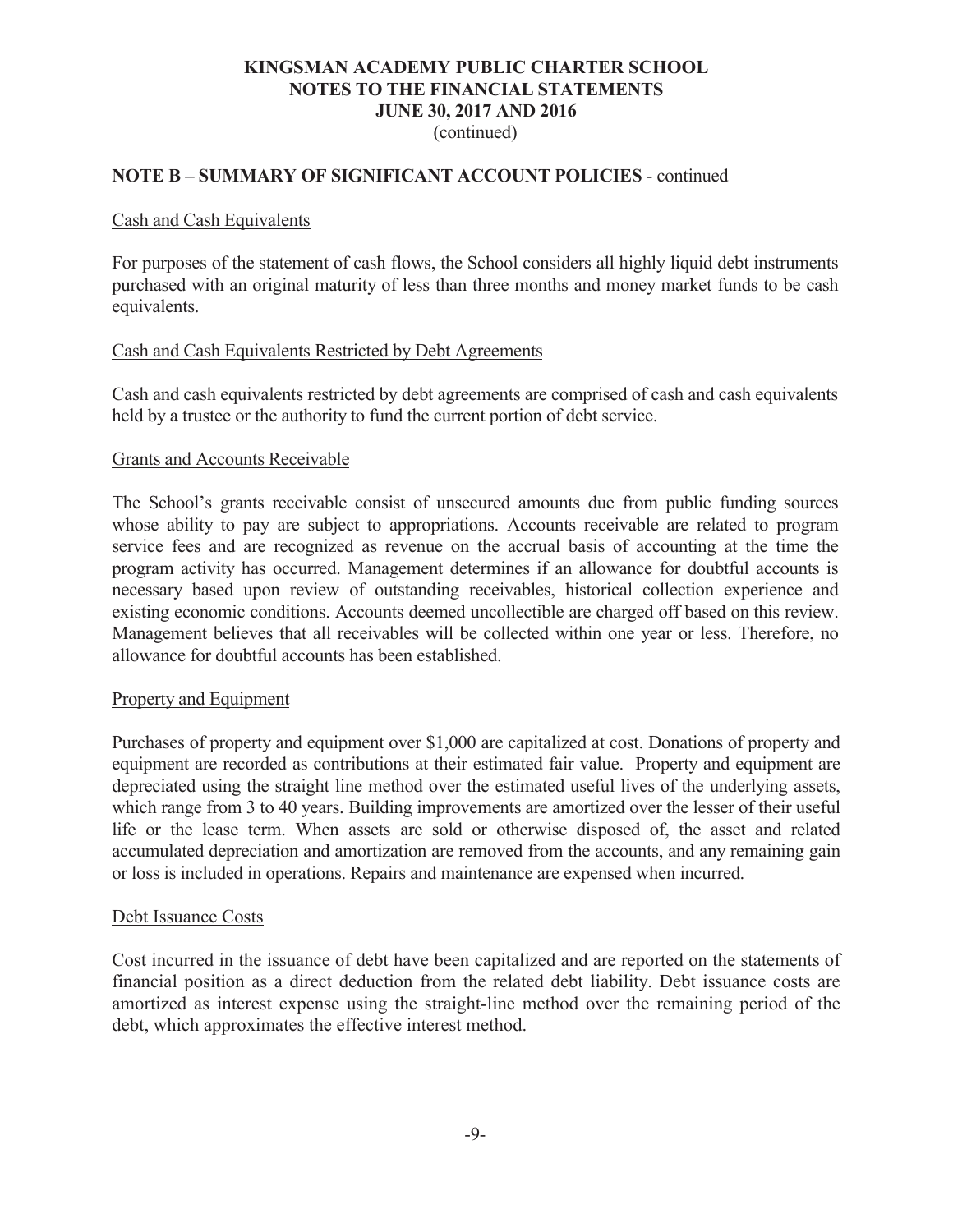(continued)

### **NOTE B – SUMMARY OF SIGNIFICANT ACCOUNTING POLICIES** - continued

#### Per Pupil Appropriations

Per pupil appropriated revenue is recognized during the period for which the associated educational services are provided. Per pupil appropriation revenue includes \$3,241,338 and \$4,103,467 for enhancements such as special education and at-risk students for the years ended June 30, 2017 and 2016, respectively.

#### Federal Entitlements

Federal entitlement revenue is grants received primarily from the District of Columbia Government. The grants are subject to audit by the grantor agencies. Such audit could result in a request for reimbursement by the agency for expenditures disallowed under the terms and conditions of the appropriate grantor. No provision for possible adjustment has been made in the accompanying financial statements because, in the opinion of management, such adjustment, if any, would not have a material effect on the financial statements.

#### Contributions

Contributions received are recorded as unrestricted, temporarily restricted or permanently restricted support, depending on the existence and/or nature of any donor restrictions. When a restriction expires (that is, when a stipulated time restriction ends or the purpose of the restriction is accomplished), temporarily restricted net assets are reclassified to unrestricted net assets and reported in the statements of activities as net assets released from restrictions. Restricted revenue received that is expended in the year of receipt is treated as unrestricted for financial statements purposes.

#### Public Sales

Public sales are amounts collected from the sale of merchandise purchased at the School's store. Revenue is recognized at the time of purchase.

#### Use of Estimates

Management uses estimates and assumptions in preparing financial statements in accordance with accounting principles generally accepted in the United States of America. Those estimates and assumptions affect the reported amounts of assets and liabilities, the disclosures of contingent assets and liabilities, and the reported amounts of revenues and expenses. Actual results could vary from the estimates that were assumed in preparing the financial statements.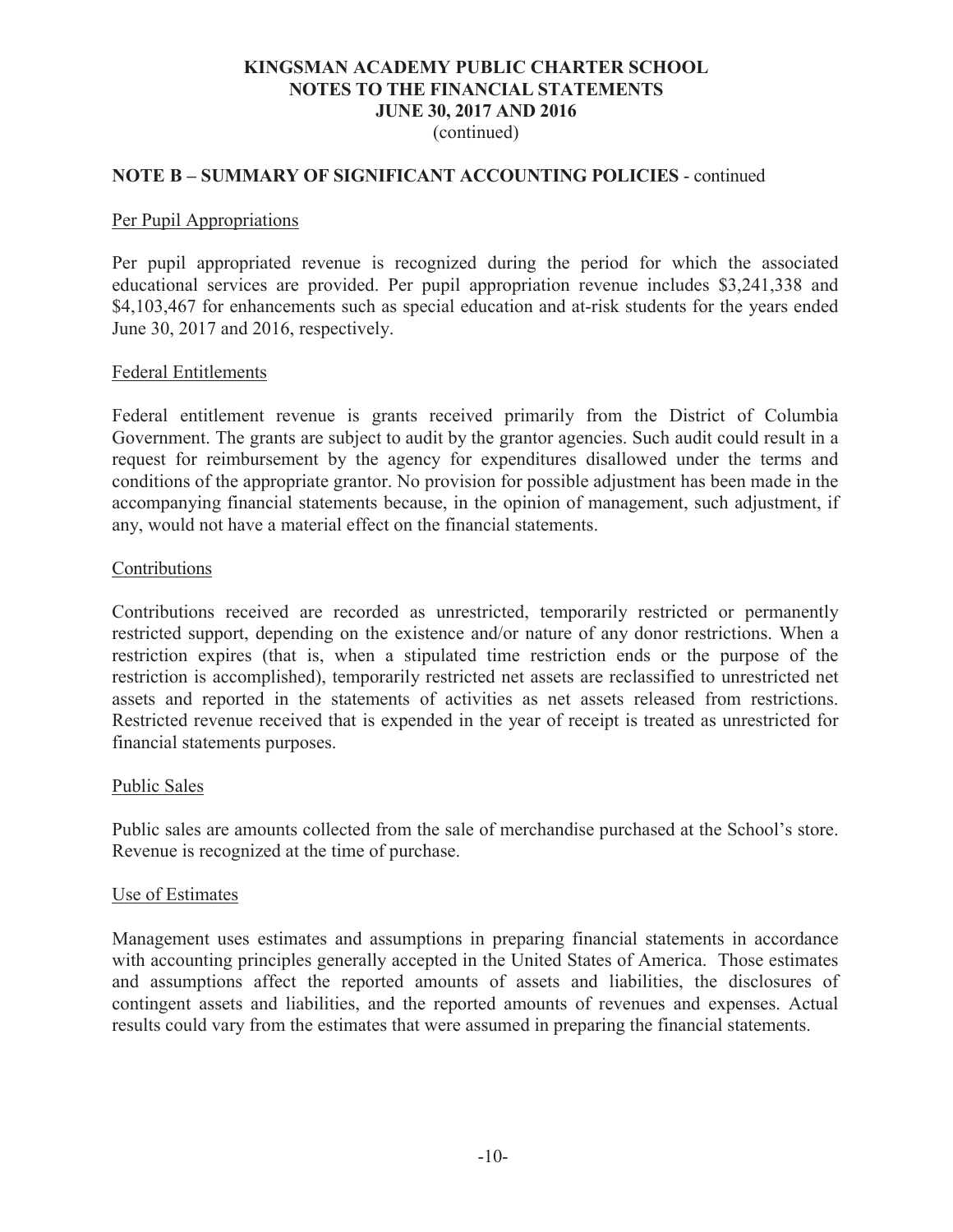(continued)

## **NOTE B – SUMMARY OF SIGNIFICANT ACCOUNTING POLICIES** - continued

#### Functional Expenses

The costs of providing the School's various programs and supporting services have been summarized on a functional basis in the accompanying statements of activities. Accordingly, certain costs have been allocated among the programs, fundraising and supporting services benefited.

#### Reclassifications

Certain amounts for the year ended June 30, 2016 have been reclassified to conform to the current year presentation. The reclassification had no effect on the previously reported net assets or change in net assets.

## **NOTE C – INCOME TAXES**

The School qualifies as a tax exempt organization under Section  $501(c)(3)$  of the Internal Revenue Code. In addition, the School is classified as an entity that is not a private foundation under Section  $509(a)(1)$ .

The School has adopted the accounting of uncertainty in income taxes as required by the Income Taxes topic of the FASB ASC. The topic requires the School to determine whether a tax position is more likely than not to be sustained upon examination by the applicable taxing authority, including resolution of any related appeals or litigation processes, based on the technical merits of the position. The tax benefits to be recognized is measured as the largest amount of benefit that is more than fifty percent likely of being realized upon ultimate settlement which could result in the School recording a tax liability that would reduce its net assets.

The School has analyzed its tax positions, and has concluded that no liability for unrecognized tax benefits should be recorded related to any uncertain tax positions taken on returns filed for open tax years (2014-2016), or expected to be taken in its 2017 tax return. The School is not aware of any tax positions for which it believes that there is a reasonable possibility that the total amounts of unrecognized tax benefits will change materially in the next twelve months.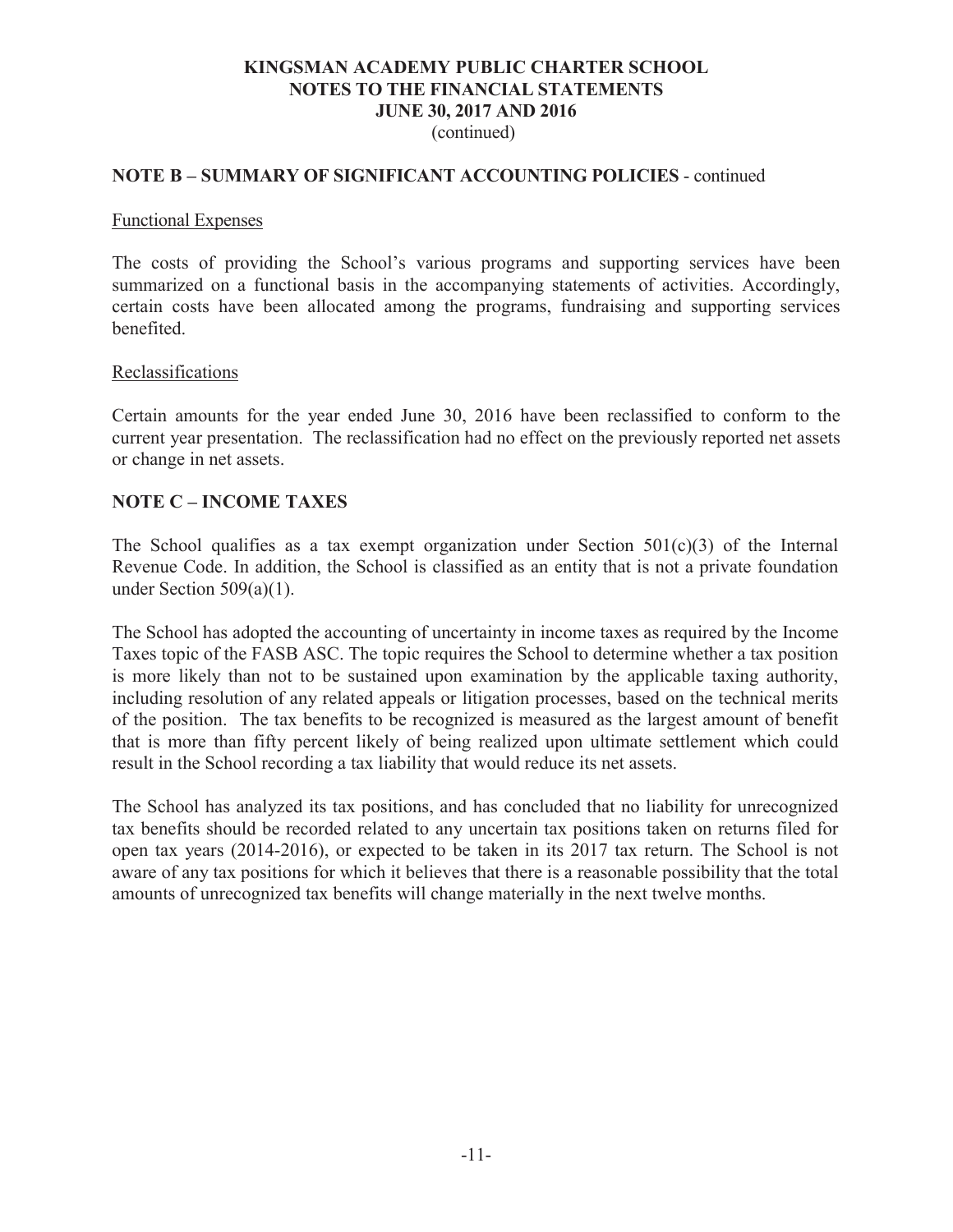(continued)

## **NOTE D – PROPERTY AND EQUIPMENT**

The following is a summary of property and equipment at June 30:

|                                   | 2017            |          | 2016       |
|-----------------------------------|-----------------|----------|------------|
|                                   |                 |          |            |
| Land                              | 2,259,174<br>\$ | \$       | 2,259,174  |
| Building improvements             | 7,526,088       |          | 7,465,863  |
| Furnishings and equipment         | 210,714         |          | 209,175    |
| Computers and materials           | 96,998          |          | 53,355     |
|                                   | 10,092,974      |          | 9,987,567  |
| Less accumulated depreciation and |                 |          |            |
| amortization                      | (621, 658)      |          | (282, 145) |
| Property and Equipment, Net       | 9,471,316       | <b>S</b> | 9,705,422  |

Depreciation and amortization expense for the years ended June 30, 2017 and 2016, totaled \$339,514 and \$282,145, respectively.

### **NOTE E – LINE OF CREDIT**

Effective July 1, 2015, the School entered into a revolving line of credit agreement with Building Hope, a District of Columbia nonprofit corporation, for up to \$100,000. The line of credit bears an interest rate of 6% per annum. The line of credit is secured by the School's accounts receivable, inventory, equipment, and bank deposit accounts. As of June 30, 2017 and 2016, there was no outstanding balance due on the line of credit.

#### **NOTE F – ASSET PURCHASE AGREEMENT**

Options Public Charter School ("Options") operated as public charter school in Washington, DC offering instruction to students in grades seven through twelve. On June 25, 2015, the School entered into an Amended and Restated Asset Purchase Agreement (the "Agreement") with Options to serve those students in sixth through twelfth grades. This Agreement is a result of Options' succession plan, which is to give its students the best chance of receiving a high quality education, and a Consent Order with Appointment of Receiver and Asset Freeze issued by the Superior Court for the District of Columbia. For the School to service these students, Options transferred certain assets and liabilities to the School. These assets included the facility's land, building and improvements and title thereto, licenses and permits, records, and all tangible personal property, such as, books, supplies, and furniture. In addition, the School assumed the District of Columbia Revenue Bonds, Series 2011, as described in Note G. In accordance with the Agreement, during 2016, the School transferred \$150,000 as the purchase price for certain transferred assets and funded a debt service account in the amount of \$290,903. The transfer of the assets and assumption of the liability were recorded at cost to the School, which approximates fair value.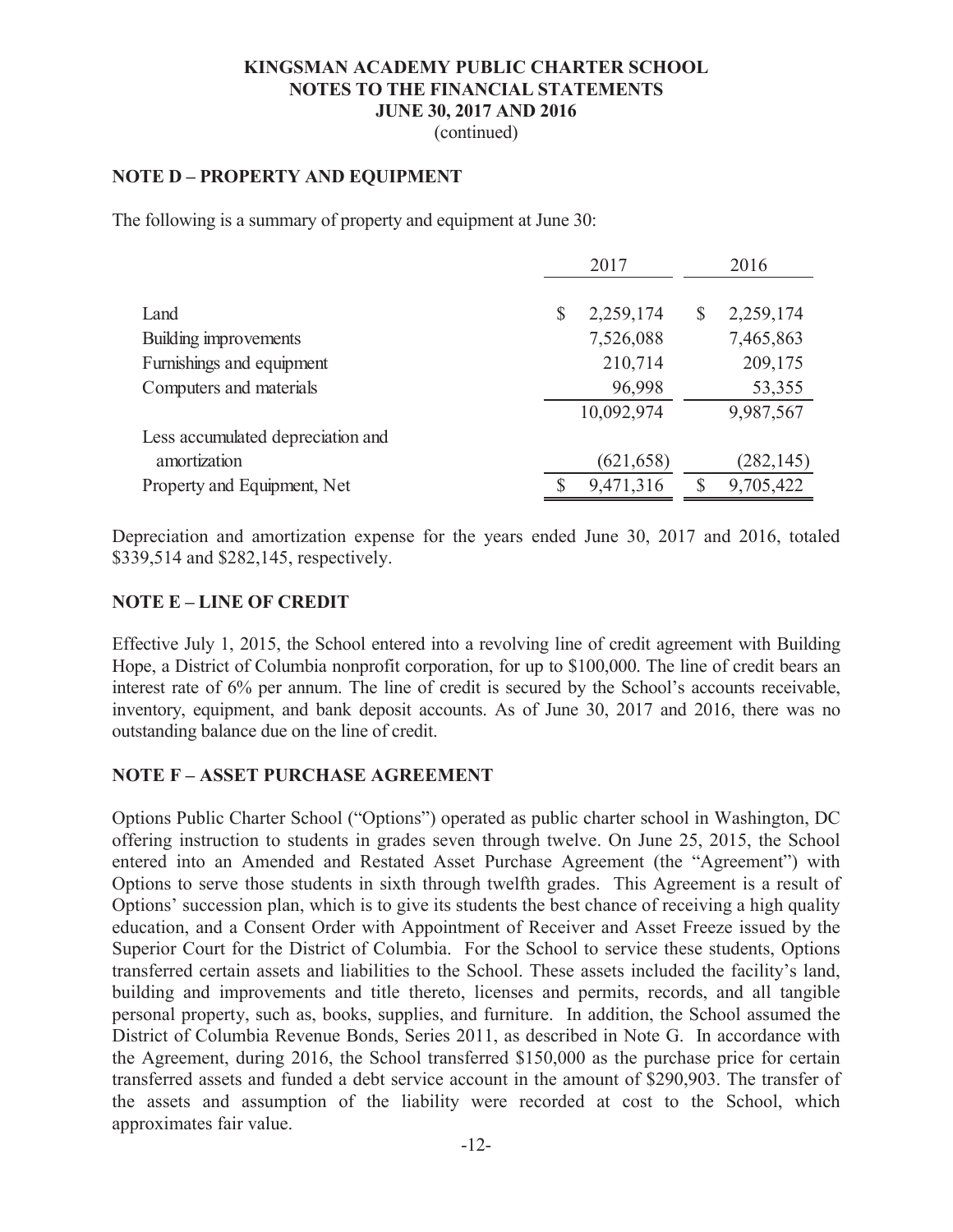## (continued)

## **NOTE F – ASSET PURCHASE AGREEMENT** - continued

As stipulated in the Agreement, the School rented the facility from Options for the month of July 2015. Rent expense in accordance with the Agreement totaled \$1,975 and \$64,241 for the years ended June 30, 2017 and 2016, respectively.

# **NOTE G – NOTES PAYABLE**

### *Revenue Bonds*

In accordance with the Agreement, the School assumed Options' District of Columbia Revenue Bonds, Series 2011, issued for \$10,642,000 ("Series 2011 Bonds"). The proceeds of the Series 2011 Bonds at the time of issuance were used to construct and renovate Options' facility. As of the date of assumption by the School, the Series 2011 Bonds' outstanding principal balance was \$9,650,472. The Series 2011 Bonds are collateralized by the School's Deed of Trust dated November 1, 2011 from Options, encumbering the real property and improvements thereto at 1375 E Street, NE, Washington, DC. The Series 2011 Bonds are scheduled to mature on November 1, 2036. Payments under the Series 2011 Bonds are payable monthly and comprised of principal plus interest. The Series 2011 Bonds bear interest at the greater of the following and reevaluated every five year period (i) the five year average monthly Treasury Constant plus 3% multiplied by one minus 38% (the Bank Tax Rate), or (ii) 4.00% per annum. As of June 30, 2017 and 2016, interest accrued at a rate of 4.00% per annum. Prepayment of the Series 2011 Bonds, in whole or in part, is subject to a redemption percentage and additional fees and expenses. As of June 30, 2017 and 2016, the outstanding principal balance of the Series 2011 Bonds totaled \$9,084,033 and \$9,385,831 respectively.

## *Other Financing*

In conjunction with the assumption of the Series 2011 Bonds, the School secured financing with the District of Columbia's Office of Public Charter School Financing and Support for \$900,000 (the "OPCSFS Loan"). The OPCSFS Loan was obtained to finance closing costs associated with the assumption of Options' debt obligations, funding of a debt service reserve, and purchase of Options' property and equipment. The OPCSFS Loan is secured by deed of trust of the School's property. The OPSCFS Loan is payable in quarterly principal and interest payments based on a 15 year amortization schedule. Interest accrues at a fixed rate of 4.50% per annum. The OPCSFS Loan is scheduled to mature on August 1, 2020, at which time, a balloon payment of \$677,600 is due. As of June 30, 2017 and 2016, the outstanding principal balance of the OPCSFS Loan totaled \$823,726 and \$868,235, respectively.

The above described debt agreements contain certain restrictive, financial, and nonfinancial covenants. In the opinion of management, the School has complied with the required covenants for 2017 and 2016. Interest expensed under the debt, excluding amortization of debt issuance costs, for the years ended June 30, 2017 and 2016, totaled \$414,141 and \$424,009, respectively.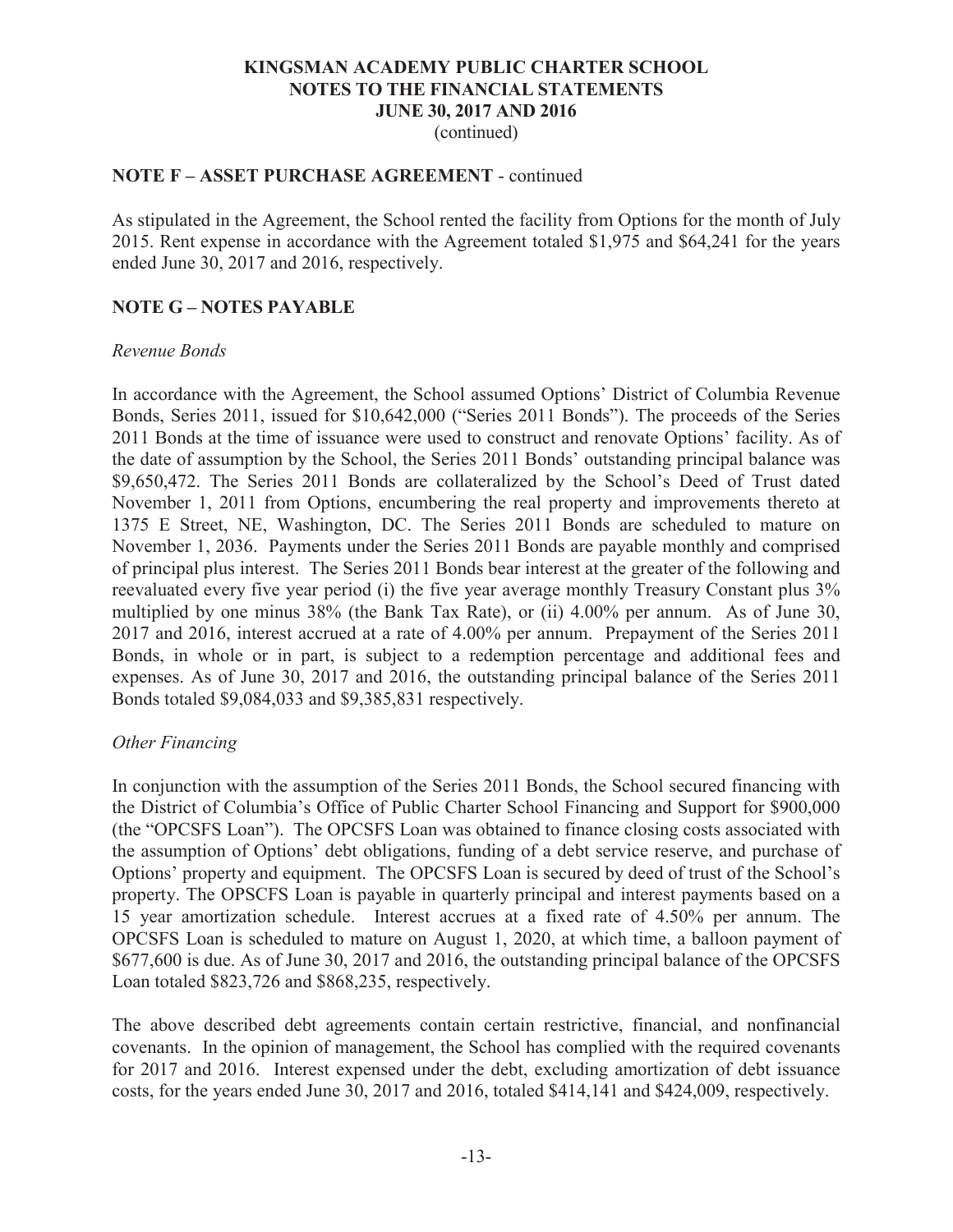(continued)

## **NOTE G – NOTES PAYABLE** - continued

Aggregate annual maturities of the debt are as follows for the years ending June 30:

|                     |    | Series 2011   |    |             |   |              |  |       |
|---------------------|----|---------------|----|-------------|---|--------------|--|-------|
|                     |    | <b>OPSCFS</b> |    |             |   | <b>Bonds</b> |  | Total |
| 2018                | \$ | 46,546        | \$ | 314,267     | S | 360,813      |  |       |
| 2019                |    | 48,676        |    | 327,252     |   | 375,928      |  |       |
| 2020                |    | 50,904        |    | 339,851     |   | 390,755      |  |       |
| 2021                |    | 677,600       |    | 354,815     |   | 1,032,415    |  |       |
| 2022                |    |               |    | 369,476     |   | 369,476      |  |       |
| 2023 and thereafter |    |               |    | 7,378,372   |   | 7,378,372    |  |       |
| Total               |    | 823,726       |    | \$9,084,033 |   | 9,907,759    |  |       |

In prior years, the School reported debt issuance costs as a deferred charge in the statement of financial position and amortization of such costs in the statement of activities as depreciation and amortization. To comply with new GAAP presentation requirements, in 2017 the Organization began reporting such costs as a direct deduction from the carrying amount of the related debt and reclassified prior year amounts, resulting in a reduction of total June 30, 2016, assets by \$214,208. The change did not effect net assets.

Similarly, the School now reports amortization of debt issuance costs as interest expense and reclassified 2016 amounts accordingly. As a result, reported interest expense in 2016 was increased (and depreciation and amortization decreased) by \$9,617, with no effect on the change in net assets. The amortization of debt issuance costs as interest expense for the year ended June 30, 2017, totaled \$10,492.

The following is a summary of debt issuance costs as of June 30:

|                               | 2017 |           | 2016 |         |
|-------------------------------|------|-----------|------|---------|
| Debt issuance costs           |      | 223.825   |      | 223,825 |
| Less accumulated amortization |      | (20, 110) |      | (9,617) |
| Debt Issuance Costs, Net      |      | 203.715   |      | 214,208 |

## **NOTE H – CAPITAL LEASE**

In July 2015, the School entered into a lease for copier equipment which meets the accounting treatment criteria as a capital lease. The interest rate implicit in the lease is 5% per annum. The monthly payment is \$1,396 and the lease expires on July 22, 2019. As of June 30, 2017 and 2016, the capitalized cost of the equipment lease totaled \$60,618. Accumulated amortization on the equipment totaled \$29,046 and \$13,892, as of June 30, 2017 and 2016, respectively.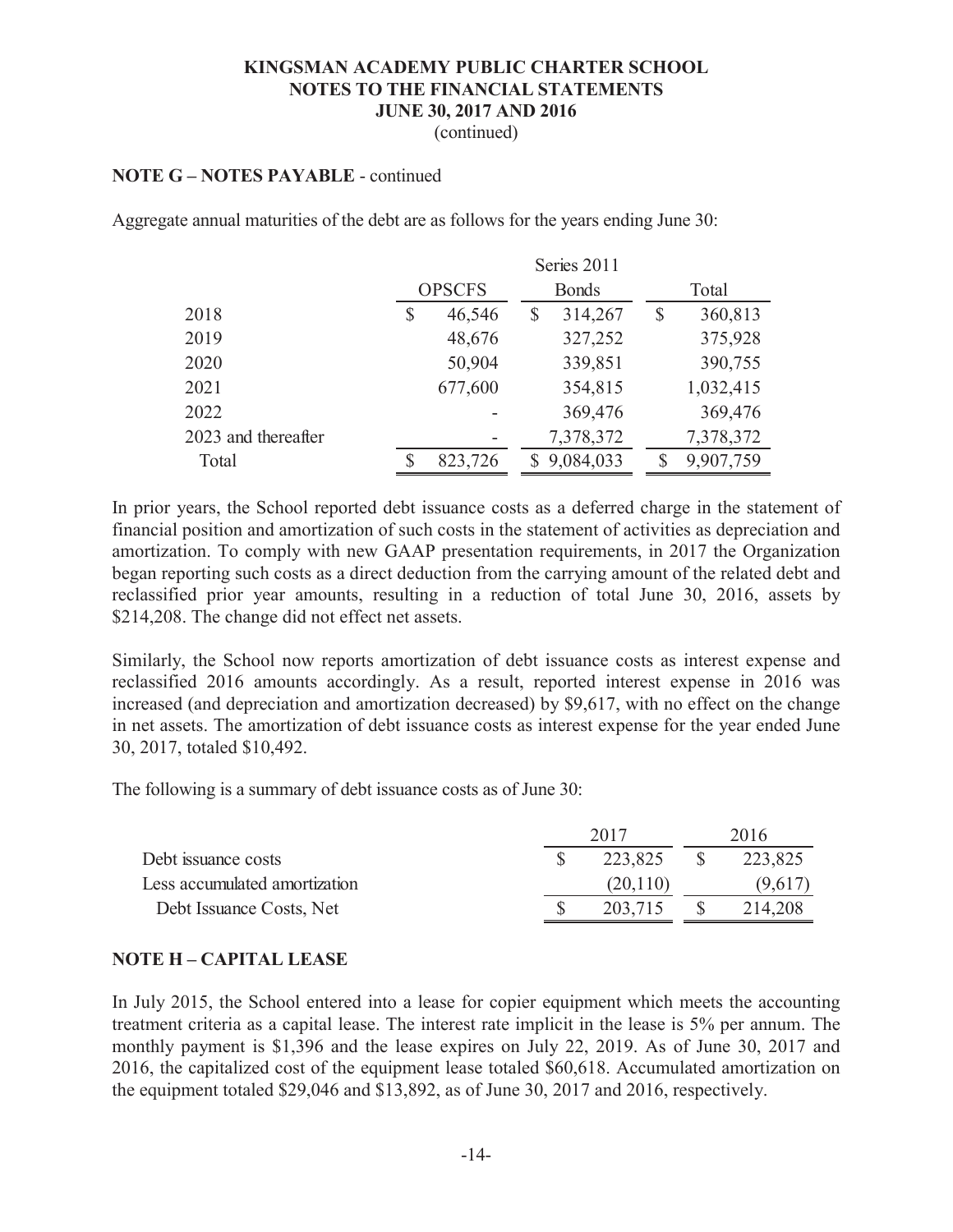(continued)

# **NOTE H – CAPITAL LEASE**

Minimum future lease payments under the capital lease are as follows for the years ending June 30:

| 2018          | \$<br>16,752 |
|---------------|--------------|
| 2019          | 16,750       |
| 2020          | 1,398        |
|               | 34,900       |
| Less interest | (1,822)      |
| Total         | 33,078       |

## **NOTE I – CONCENTRATIONS OF RISK**

The School is dependent on funding from the District of Columbia, as authorized by the District of Columbia Public Charter Board. During the years ended June 30, 2017 and 2016, approximately 92% and 89% , respectively, of total support was received from the District of Columbia.

The School is limited to enrolling students that are residents of the District of Columbia. As a DC Public Charter School, the School must adhere to the terms of its Charter Agreement. Uniform Per-Student Funding received from the District of Columbia is based upon actual student enrollment determined by an annual enrollment audit. As a result, actual revenue may vary materially from budgeted revenue if under-enrollment were to occur.

The School maintains its cash in several financial institutions. The cash balances are insured by the Federal Deposit Insurance Corporation ("FDIC") up to \$250,000. The School's cash routinely exceeds the FDIC limit. Management does not believe the School is exposed to any significant credit risk on its cash and cash equivalents.

# **NOTE J – SUBSEQUENT EVENTS**

In preparing these financial statements, the School's management has evaluated events and transactions for potential recognition or disclosure through October 27, 2017, the date the financial statements were available to be issued. There were no events or transactions discovered during the evaluation that required recognition or further disclosure.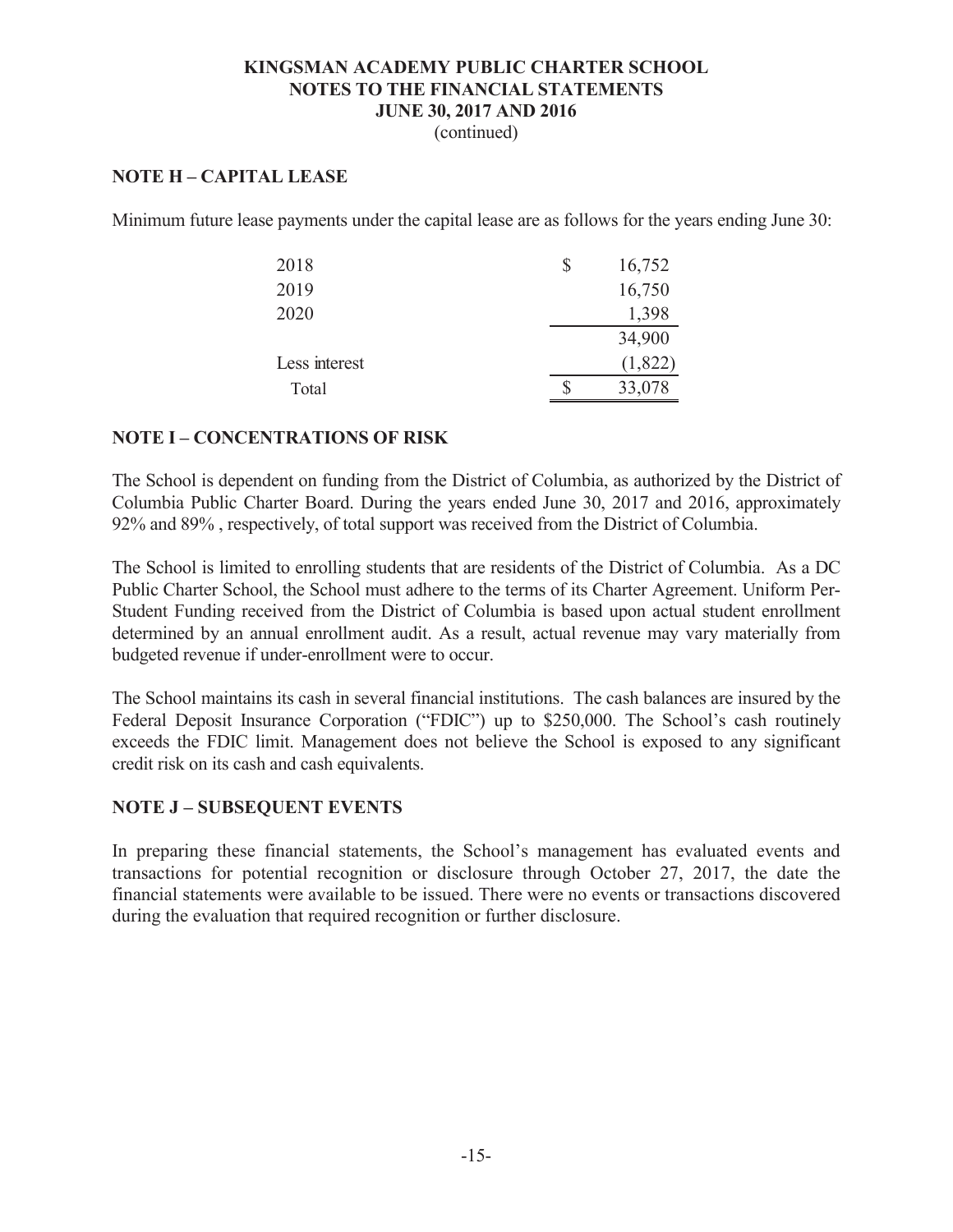

1730 Rhode Island Avenue, NW Suite 800 Washington, DC 20036 (202) 296-3306 Fax: (202) 296-0059

# **Independent Auditor's Report on Internal Control over Financial Reporting and on Compliance and Other Matters Based on an Audit of Financial Statements Performed in Accordance With** *Government Auditing Standards*

To the Board of Trustees of Kingsman Academy Public Charter School Washington, DC

We have audited, in accordance with the auditing standards generally accepted in the United States of America and the standards applicable to financial audits contained in *Government Auditing Standards* issued by the Comptroller General of the United States, the financial statements of Kingsman Academy Public Charter School (the "School"), which comprise the statement of financial position as of June 30, 2017, and the related statements of activities, functional expenses, and cash flows for the year then ended, and the related notes to the financial statements, and have issued our report thereon dated October 27, 2017.

# **Internal Control Over Financial Reporting**

In planning and performing our audit of the financial statements, we considered the School's internal control over financial reporting ("internal control") to determine the audit procedures that are appropriate in the circumstances for the purpose of expressing our opinion on the financial statements, but not for the purpose of expressing an opinion on the effectiveness of the School's internal control. Accordingly, we do not express an opinion on the effectiveness of the School's internal control.

A *deficiency in internal control* exists when the design or operation of a control does not allow management or employees, in the normal course of performing their assigned functions, to prevent, or detect and correct, misstatements on a timely basis. A *material weakness* is a deficiency, or a combination of deficiencies, in internal control, such that there is a reasonable possibility that a material misstatement of the entity's financial statements will not be prevented, or detected and corrected on a timely basis. A *significant deficiency* is a deficiency, or a combination of deficiencies, in internal control that is less severe than a material weakness, yet important enough to merit attention by those charged with governance.

Our consideration of internal control was for the limited purpose described in the first paragraph of this section and was not designed to identify all deficiencies in internal control that might be material weaknesses or significant deficiencies. Given these limitations, during our audit we did not identify any deficiencies in internal control that we consider to be material weaknesses. However, material weaknesses may exist that have not been identified.